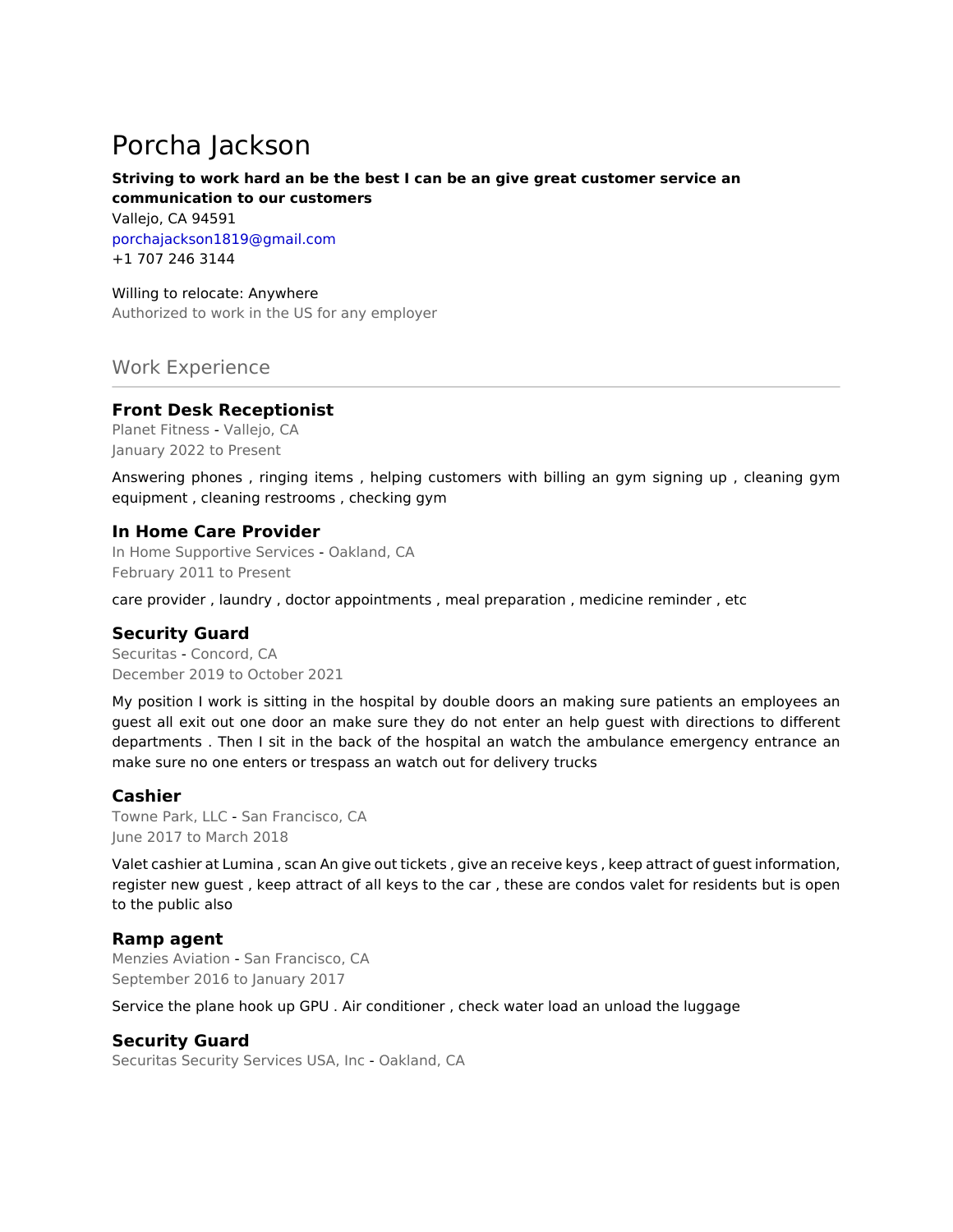June 2015 to December 2016

on call security guard patrolling property , observing an taking notes

#### **Package Handler**

FedEx Office - Oakland, CA February 2013 to June 2013

load an unload packages etc.

#### **PSE Mail Processing Clerk**

United States Postal Service - San Francisco, CA January 2013 to June 2013

labeling packages , load an unload packages , operate heavy equipment , lift up to 75lbs , separate and ship mail

## **Education**

#### **Barber license in Barbering**

Moler Barber College - Oakland, CA May 2017 to January 2018

#### **High school or equivalent**

Marinello Schools of Beauty-hayward ca - Oakland, CA September 2011 to September 2012

#### **High school or equivalent**

Ralph J. Bunche High School - Oakland, CA 2007 to 2010

#### Skills

- driver licenses (3 years)
- great commuications skills (5 years)
- People Person (5 years)
- Food Preparation (3 years)
- Hair Styling (10+ years)
- Heavy Equipment Operation
- Home Care (10+ years)
- Load & Unload
- Meal Preparation
- Cooking (10+ years)
- Cleaning Experience (10+ years)
- Laundry
- Nursing
- Senior Care